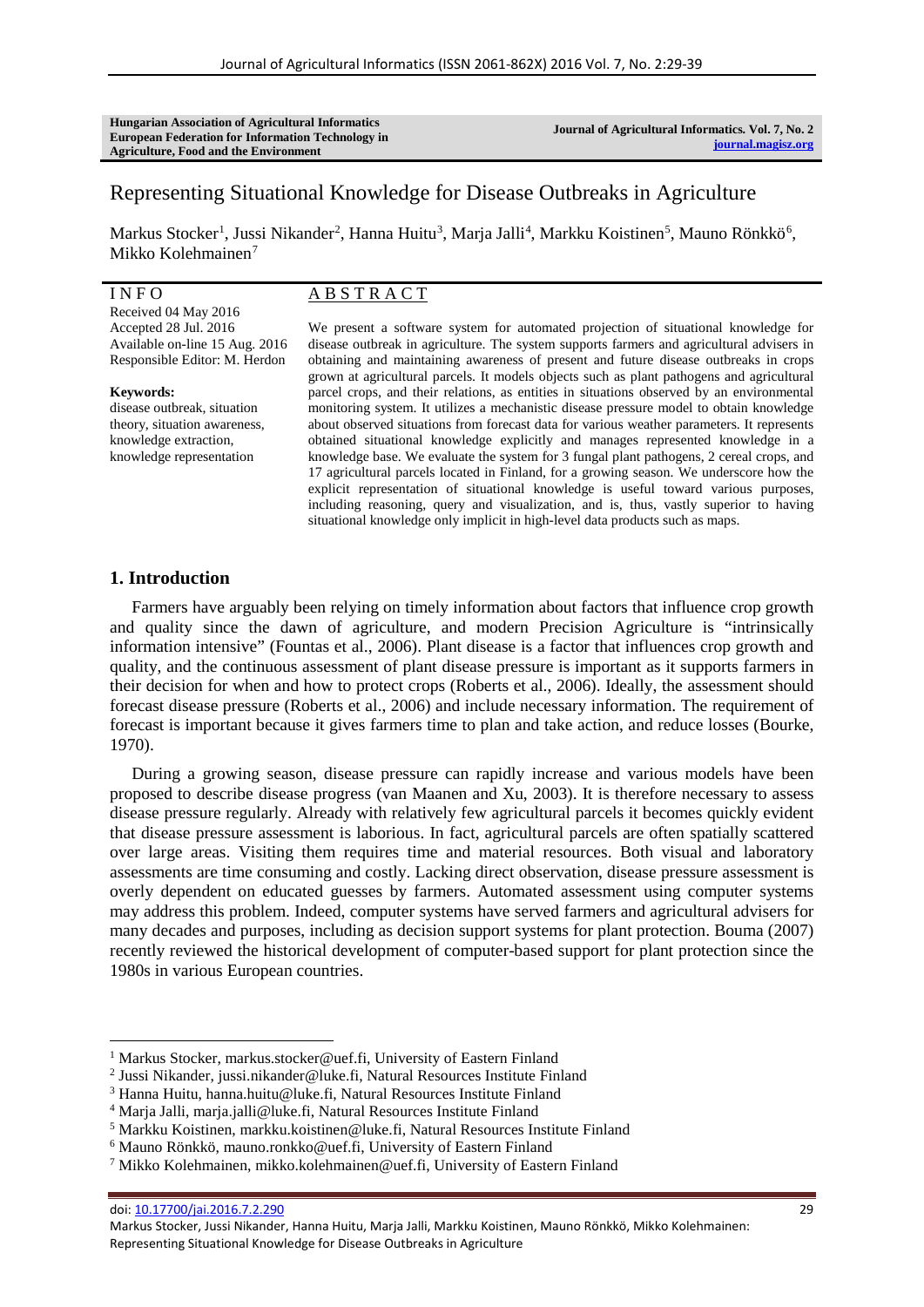Disease outbreak caused by a plant pathogen in a crop of an agricultural parcel at a particular point in time can be modelled as a situation, following the formalization of the concept proposed in Situation Theory (Barwise and Perry, 1981; Devlin, 1991). The situation involves five objects, namely the pathogen, crop, agricultural parcel, spatial location, and temporal location. The outbreak relates the pathogen and the crop in the situation. Disease outbreak assessment can, thus, be understood as a particular type of situation assessment, which is the process used to achieve situation awareness. Endsley (1995) defined situation awareness as "the perception of the elements in the environment within a volume of time and space, the comprehension of their meaning, and the projection of their status in the near future." Situation awareness is the state of knowledge held, for instance, by farmers.

Our objective is to discuss the implementation – as well as the execution, for a growing season – of a software system that performs automated daily situation assessment to support the maintenance of situation awareness for disease outbreak in agricultural crops. The result is a plant disease predictive system (Gent et al., 2013), in particular a weather-related situation awareness system that automatically predicts – or, in Endsley's terms, projects – situations for disease outbreak. Situation assessment is performed daily during a growing season and encompasses 3 fungal plant pathogens, 2 cereal crops, and 17 agricultural parcels, located in Finland.

We implement the system by extending a software framework for situation awareness in environmental monitoring with knowledge and program logic required for the domain and problem of interest here. Specifically, extensions include (1) knowledge about the agricultural parcels, such as crop susceptibility to disease and tillage method, and (2) program logic necessary to obtain forecast data for various weather parameters as well as to compute accumulated risk from forecast data using an implementation for a disease pressure model. Situational knowledge for (acute) outbreak of pathogens in crops is obtained from accumulated risk, is represented explicitly in machine readable form, and is persisted in a knowledge base. The knowledge base serves as a repository for situational knowledge. We present how such knowledge can be visualized in time and space to provide experts, such as farmers and agricultural advisers, with an intuitive overview of (projected) outbreak situations at agricultural parcels and, thus, contribute to expert situation awareness.

The contribution of this work is three fold. First, we show that disease outbreak in agriculture can be modelled as situations grounded in formal Situation Theory (Barwise and Perry, 1981; Devlin, 1991). Second, we show that forecasting disease outbreak from weather forecast data can be understood as a situation assessment process. Hence, we ground the problem of disease outbreak forecast in situation awareness theory (Endsley, 1995). Third, we demonstrate the application of a generic software framework for situation awareness in environmental monitoring to a software system that performs automated daily situation assessment to support the maintenance of situation awareness for disease outbreak in agricultural crops.

The most interesting feature of the presented system is arguably the explicit and machine readable representation of situational knowledge. Information is not implicit in maps or reports designed for experts. Rather, information is explicit, readable and interpretable by computer systems. The system thus aims at automated interpretation of data using terminology and semantics shared with experts. Automating this process is interesting in particular because the amount of data, in particular environmental monitoring data, can be overwhelming (Wang et al., 2006; Gaire et al., 2013).

#### **2. Materials and methods**

We first describe the materials and then the methods relevant to this study. Materials consist primarily of software, data, and a disease pressure model. Methods are for data processing, knowledge extraction, and knowledge representation.

## **2.1 Materials**

Situation assessment was implemented using the Wavellite software framework for situation awareness in environmental monitoring. Wavellite supports data acquisition and processing, the representation of situational knowledge extracted from processed data, and situational knowledge processing. Situations are structured parts of reality (Devlin, 1991) and in environmental monitoring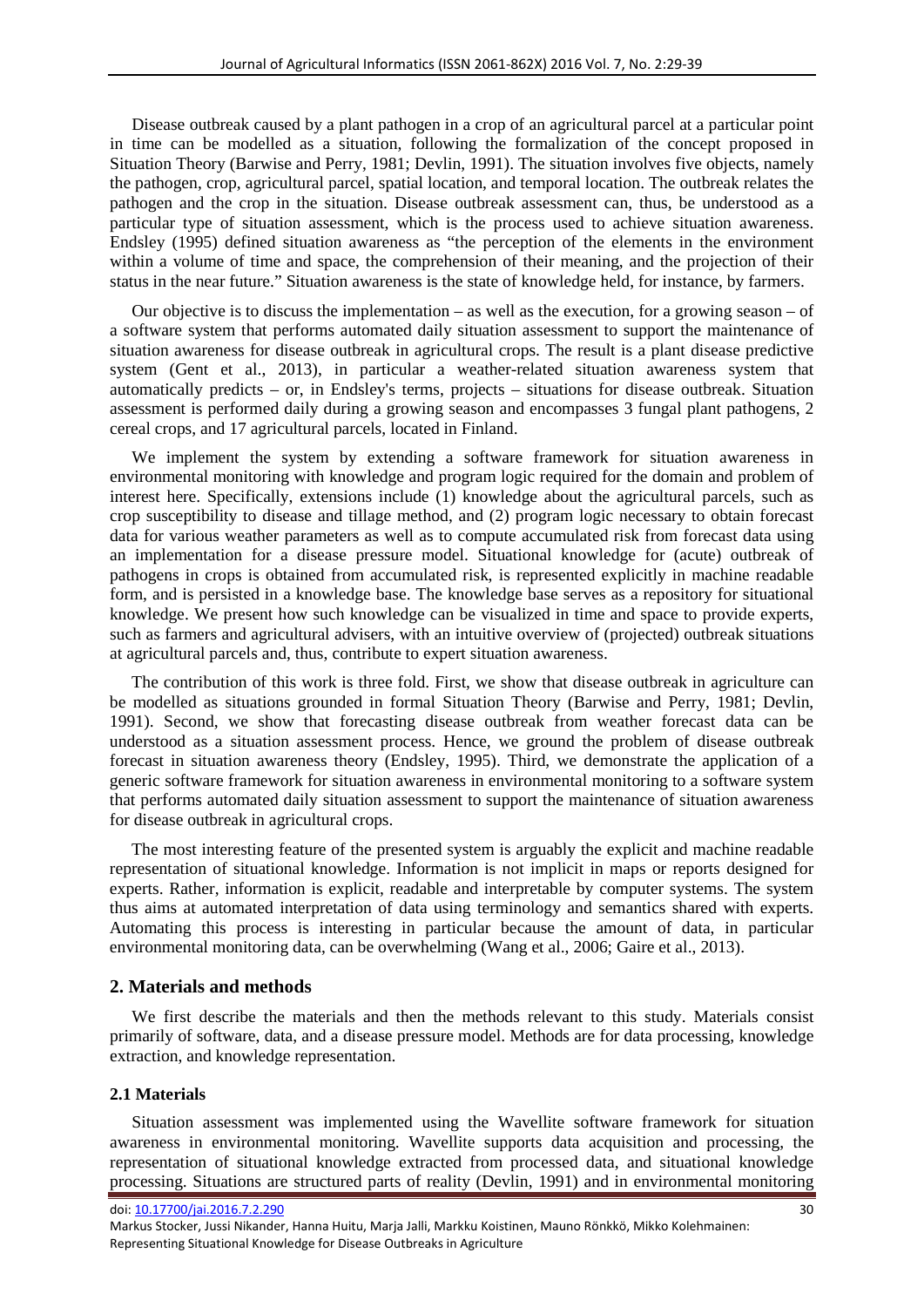(Wiersma, 2004) they are 'observed' by an environmental monitoring system consisting of hardware, software, and experts, as well as, often, an environmental sensor network (Martinez et al., 2004; Hart and Martinez, 2006). Generally, environmental sensor networks do not observe situations directly. Rather, they monitor certain physical properties of environmental phenomena that occur in observed parts of reality.

Wavellite supports two abstractions for data: sensor observation and dataset observation. Sensor observation is the abstraction for sensor data while dataset observation is the abstraction for processed data. Situation is the abstraction for knowledge. Situations are grounded in Situation Theory (Barwise and Perry, 1981; Devlin, 1991). Following the notation by Devlin (1991), situations are formalized by means of the expression  $s \models \sigma$  (read *s* supports  $\sigma$ ) meaning that the infon  $\sigma$  is "made factual" by the situation *s*. The object  $\langle \langle R, a_1, ..., a_m, i \rangle$  is a well-defined infon if R is an n-place relation and  $a_1, ..., a_m$  $a_m$  (m  $\leq$  n) are objects appropriate for the argument places  $i_1, ..., i_m$  of R, and if the filling of argument places i<sub>1</sub>, …, i<sub>m</sub> is sufficient to satisfy the minimality conditions for R, and  $i = 0.1$  is the polarity. Minimality conditions "determine which particular groups of argument roles need to be filled in order to produce an infon" (Devlin, 1991). The polarity is the 'truth value' of the infon. If  $i = 1$  then the objects  $a_1, \ldots, a_m$  stand in the relation R; else the objects do not stand in the relation R. Parameters, denoted as à, make reference to arbitrary objects of a given type. For instance, l and t typically denote parameters for arbitrary objects of type spatial location and temporal location, respectively. Anchors are a mechanism to assign values to parameters. The parameter  $\dot{t}$  may anchor the value for the current time.

Sensor observation, dataset observation, and situation are concepts defined in upper ontologies. Sensor observation is aligned with the concept SSN Observation of the Semantic Sensor Network (SSN) ontology (Compton et al., 2012); dataset observation is aligned with the concept QB Observation of the RDF Data Cube Vocabulary (QB) (Cyganiak et al., 2014); situation is defined in the Situation Theory Ontology (STO) (Kokar et al., 2009), as STO Situation. Sensor observations, dataset observations, and situations are persisted and managed by a knowledge base.

The study was for 17 agricultural parcels, which are part of the Vakola precision agriculture research station located in Vihti, Finland, operated by the Natural Resources Institute Finland (LUKE). For each agricultural parcel, we required its preceding crop (wheat or barley), current crop (wheat or barley), current crop susceptibility (sensitive, normal, or resistant), tillage method (reduced or intensive), and seeding date. This data was for a growing season. In addition, we had the polygon data for the spatial extent of each agricultural parcel. This data was available encoded as ArcGIS shapefile. Agricultural parcel data was made available by LUKE.

We used 48-hours hourly forecast data for the four properties temperature [C], wind speed [m/s], relative humidity [%], and precipitation amount [mm] and for six grid points that delimited a geographical area that spatially contained the 17 agricultural parcels. Forecast data was computed by the Finnish Meteorological Institute (FMI) and was made available via the FMI Open Data Web service interface. NetCDF (Rew and Davis, 1990) was the encoding of the forecast data obtained by FMI. We used forecast data in order to run the presented system ahead of current time so that it predicts disease pressure, i.e. projects situations.

We employed a disease pressure model developed by LUKE and Rural Advisory Centre Nyland Finland (NSL) (Nikander et al., 2015). It is a mechanistic model in which the state of disease pressure is updated once per day. Disease pressure stands for the progress of a disease infection in the field and tells the probability for the need of additional plant protection measures. Disease pressure is computed as the cumulative value  $AR_t = AR_{t-1} + DR$ , where  $AR_t$  is the accumulated disease pressure value on day t, and DR is the change on a given day. The magnitude of AR tells the current probability of a disease outbreak in a field. Typically, AR is a monotonic never decreasing variable. However, plant protection measures, such as chemical spraying, can decrease the value and prevent the progress of disease for a defined amount of time. DR is constructed from a base risk value (BR) modified by daily modifiers (DM), namely  $DR = BR \times DM$ . The base risk BR depends on the susceptibility of the selected crop and farming history. The daily modifiers DM are related to the weather for the given day, specifically average temperature, humidity, wind, and the amount of rainfall. All diseases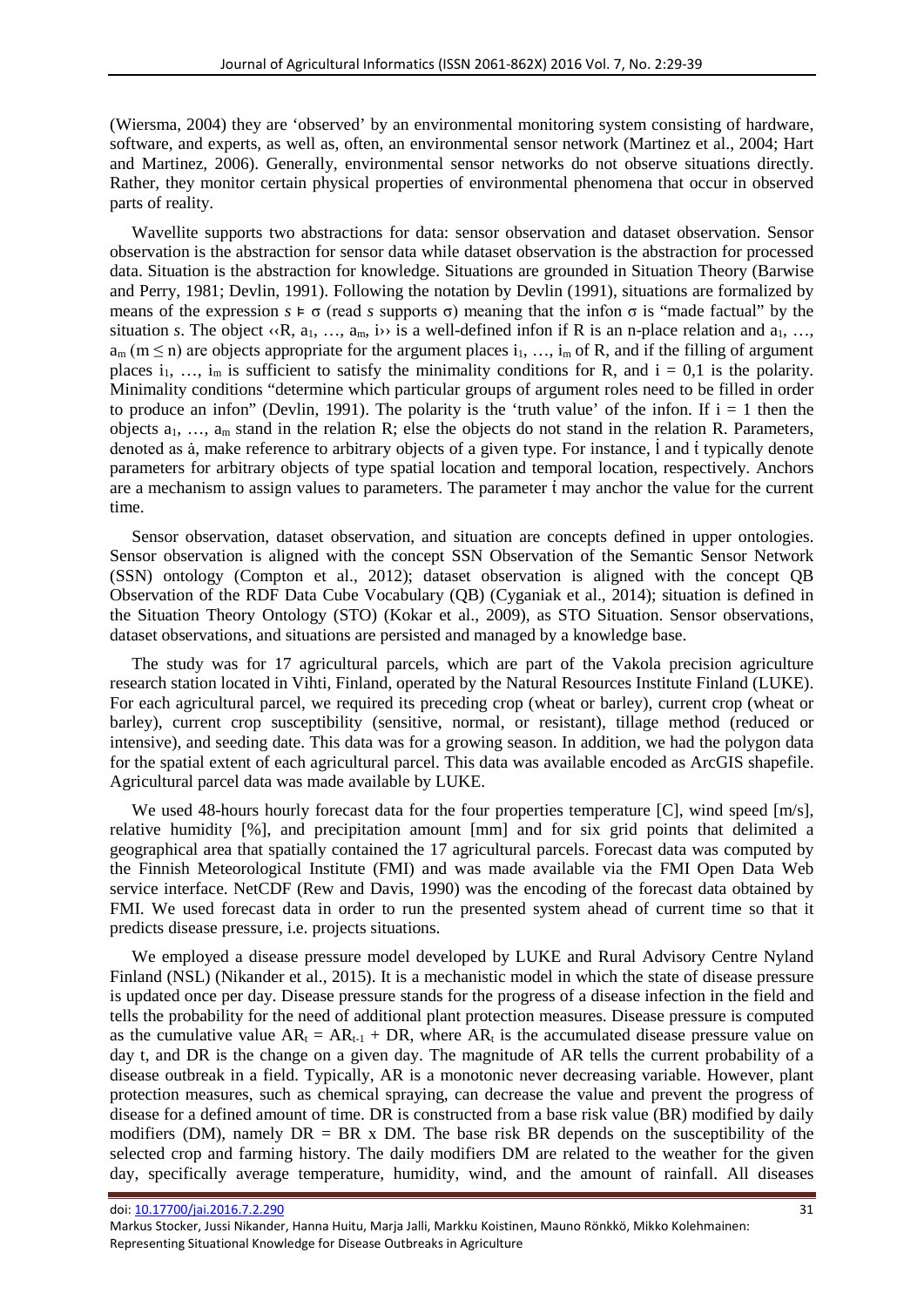included in the model follow this general disease pressure model. How the base risk or the daily modifiers are used, however, depends on the disease, as all diseases react to changes in the environmental variables in a unique manner.

Accumulated disease pressure is computed for the pair (*cap, p*) consisting of the crop *cap* of an agricultural parcel *ap* and a pathogen *p*. The fungal pathogens currently supported by the model are *Pyrenophora teres*, *Pyrenophora tritici-repentis*, and *Stagonospora nodorum*. *Pyrenophora teres* affects barley while the other two pathogens affect wheat. Thus, valid pairs  $(c_{ap}, p)$  are those in which the pathogen *p* affects the crop *cap*. The disease pressure model served as mechanistic (physicallybased) model in the computation of accumulated risk. Situations were for outbreak and acute outbreak of pathogens in the crop of an agricultural parcel. The disease pressure model was available as textual description in Finnish language.

All software was developed using the Java programming language. The knowledge base was implemented by the Stardog RDF database. The Resource Description Framework (RDF) (Manola et al., 2004) is a data model. RDF is used to represent sensor observations, dataset observations, and situations. RDF Schema (RDFS) (Brickley and Guha, 2004) is a semantic extension of RDF (Hayes and McBride, 2004) and provides the basic constructs to build ontologies. Ontology is a means to represent knowledge of a domain, i.e. the concepts of interest and relations that hold among them as well as concept and role assertions. Among other features, RDFS supports the building of subclass hierarchies. The Web Ontology Language (OWL 2) (Hitzler et al., 2012) builds on RDF and RDFS and introduces further constructs that allow for the building of ontologies with richer semantics. RDFS and OWL ontologies are machine readable and interpretable. The Simple Protocol and RDF Query Language (SPARQL) (Prud'hommeaux and Seaborne, 2008) is a query language for RDF, and together with RDFS and OWL they are technologies of the Semantic Web (Berners-Lee et al., 2001).

#### **2.2 Methods**

We created a domain ontology to define the class AgriculturalParcel as sub class of the class Feature as defined by GeoSPARQL (Perry and Herring, 2012). Each agricultural parcel considered in this study was an individual instance of the class AgriculturalParcel. As described in Section 2.1, for each agricultural parcel we had data for the growing season in textual form and ArcGIS spatial data. This data was converted into RDF. In addition to agricultural parcel data for the growing season, we also processed the ArcGIS shapefile to extract the polygons that located agricultural parcels.

The textual description of the disease pressure model needed to be first translated into software. In the presented system, this software served as an independent library and was responsible for computing the daily accumulated risk for crop and pathogen pairs, given the model input parameters for pathogen, preceding crop, current crop susceptibility, tillage, daily mean temperature, daily mean precipitation amount, daily mean wind speed, daily duration leaves are wet [hours], daily flag for whether or not leaves are wet [true/false], and the current total accumulated risk. The library was created for the particular purpose of this study.

Each day between April 30 and August 27 we collected NetCDF encoded forecast data via the FMI Open Data Web service interface. The forecast data was processed to a daily dataset consisting of dataset observations with component properties for temporal location, spatial location, and the forecast data for the four properties. The forecast data collection and processing was automated. The data collection process was responsible to fetch the NetCDF encoded forecast data and persist the file on local disk. The data processing process was responsible to read the NetCDF file from disk and parse the data to dataset observations, elements of the corresponding daily dataset for forecast data.

On April 30, the current total accumulated risk was zero for all valid pairs (*cap, p*) of agricultural parcel crop *cap* and pathogen *p*. We determined April 30 to be the first day following 5 consecutive days with temperature  $> 5^{\circ}$ C and, thus, the start of the growing season in Vihti, Finland. Starting April 30, for each day and applicable pair (*cap, p*), the system computed the total accumulated risk for the next day using the forecast data, the agricultural parcel data, and current total accumulated risk for (*cap, p*). A pair (*cap, p*) was applicable if the current date was greater than the seeding date of the crop *cap* and *cap* was not protected (e.g. by a chemical agent). The first day for which total accumulated risk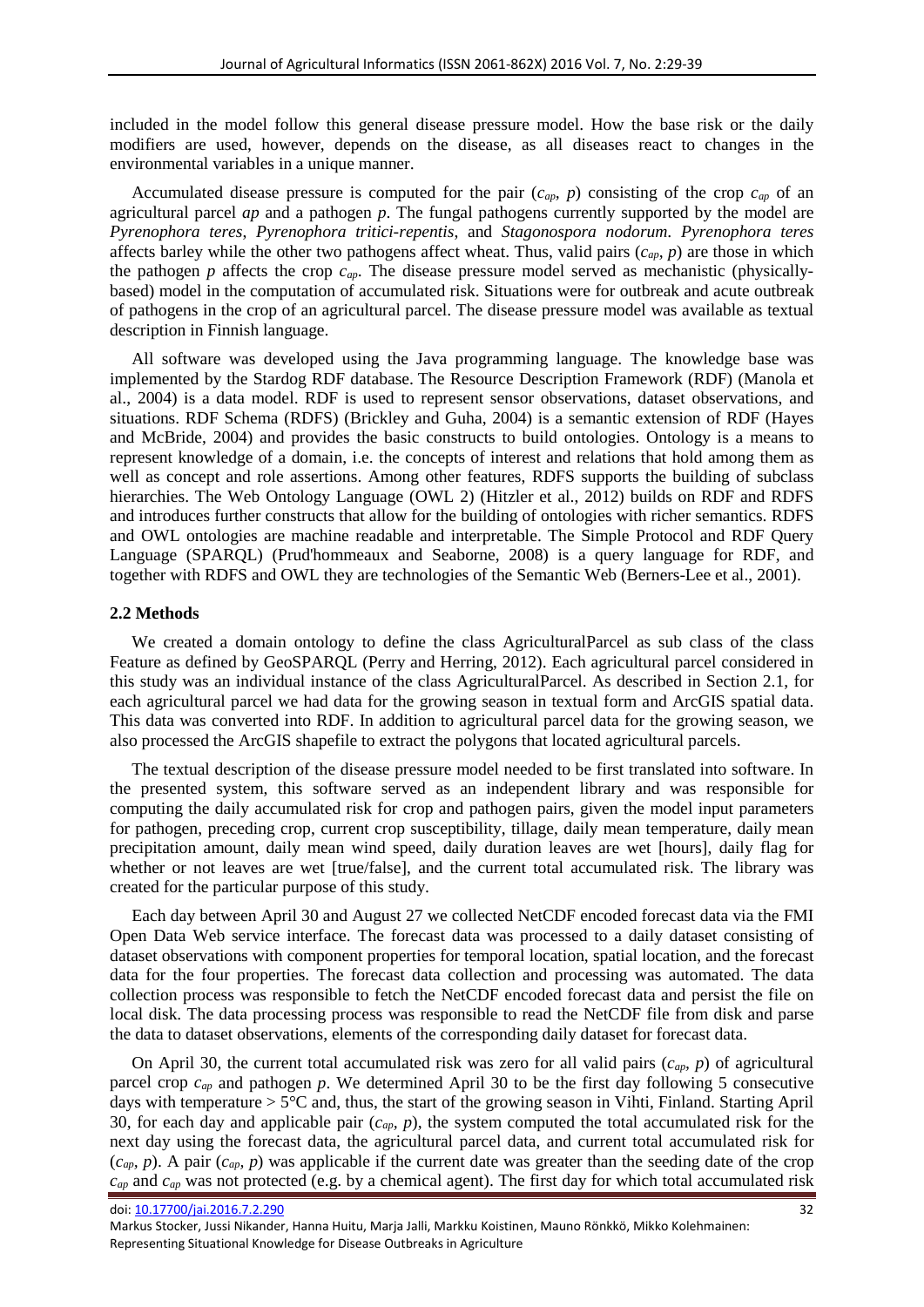was computed was, thus, May 1. The result of such daily computation were dataset observations consisting of temporal location, spatial location, pathogen, and total accumulated risk. Such dataset observations were elements of the disease pressure dataset. This computation made use of the library that implemented the disease pressure model.

Situational knowledge was extracted from disease pressure dataset observations. Knowledge was for situations of outbreak or situations of acute outbreak. Using the notation by Devlin (1991), a situation *s* of outbreak  $s \models \leq$  outbreak,  $\phi$ ,  $\phi$ ,  $\phi$ ,  $\phi$ ,  $\phi$ ,  $\phi$ ,  $\phi$ ,  $\phi$ ,  $\phi$ ,  $\phi$ ,  $\phi$ ,  $\phi$ ,  $\phi$ ,  $\phi$ ,  $\phi$ ,  $\phi$ ,  $\phi$ ,  $\phi$ ,  $\phi$ ,  $\phi$ ,  $\phi$ ,  $\phi$ ,  $\phi$ ,  $\phi$ ,  $\phi$ ,  $\phi$ ,  $\phi$ ,  $\phi$ ,  $\phi$ ,  $\$ parameters for pathogen, ṗ, temporal location, ṫ, and spatial location, l , which refer to the arbitrary İ objects that stand in the outbreak relation. An outbreak situation is represented for each disease pressure dataset observation with total accumulated risk r such that  $50 < r \le 75$ . A situation *s* of acute outbreak  $s \in \langle \langle \langle \rangle \rangle$  supports an acute-outbreak relation infon with parameters ṗ, ṫ, and l , which refer to the arbitrary objects that stand in the acute-outbreak relation. An acute ̇ outbreak situation is represented for each disease pressure dataset observation with total accumulated risk r such that  $r > 75$ .

In addition to outbreak and acute outbreak situations, we also model chemical plant protection situations. Plant protection is the result of applying a chemical agent, specifically fungicides, to the crop, with the aim of protecting the crop from infection. Aside killing pathogens, for a certain time period chemical agents also prevent pathogens from developing. Experts determined this time period to be two weeks.

To represent situations lasting for periods longer than the next projected day, e.g. a one-week acute outbreak, we implemented temporal reasoning for situations covering 11 of the 13 relations of Allen's interval algebra (Allen, 1983). Temporal reasoning inferred continuous periods of unchanged situations. Temporal reasoning on situations was implemented as a post-processing step on situational knowledge.

#### **3. Results and discussion**

For the growing season, the system represented 112 situations, considering plant protection situations and temporal reasoning. For agricultural parcels at which wheat was grown the system represented outbreaks and acute outbreaks for both *Stagonospora nodorum* and *Pyrenophora triticirepentis*. In contrast, for agricultural parcels at which barley was grown the system represented outbreaks and acute outbreaks for *Pyrenophora teres*. This is expected. The greatest number of situations was 11 at the only agricultural parcel that was sprayed with fungicides twice, the first time in the second half of May shortly after the system had projected *Stagonospora nodorum* outbreak. All other outbreak situations turned into acute outbreak situations before agricultural parcels were sprayed with fungicides. The least number of situations was 1.

Notable is the considerable difference in number of represented situations involving *Stagonospora nodorum* or *Pyrenophora tritici-repentis* and situations involving *Pyrenophora teres*. This difference is explained by the current crop and its susceptibility grown at agricultural parcels. In fact, the current crop at agricultural parcels with 9 or more situations was wheat and its susceptibility was either normal or sensitive. In contrast, the current crop at agricultural parcels with one or two situations was barley and its susceptibility was resistant. The exception is an agricultural parcel growing wheat of susceptibility normal with a total of 4 situations. The parcel was never sprayed with fungicides; the few situations started hence in the second half of May and lasted throughout the growing season.

With current crop barley and not having been sprayed with fungicides, two agricultural parcels developed outbreaks for *Pyrenophora teres*. However, such situations occurred during the first half of July, which is almost two months after the first onset of outbreaks at agricultural parcels with wheat as current crop. Three agricultural parcels growing resistant barley were sprayed with fungicides during the second half of June and no situations developed at these parcels as the remainder of the season (July and August) was not sufficiently long for development of disease outbreaks in resistant barely, according to our system.

Markus Stocker, Jussi Nikander, Hanna Huitu, Marja Jalli, Markku Koistinen, Mauno Rönkkö, Mikko Kolehmainen: Representing Situational Knowledge for Disease Outbreaks in Agriculture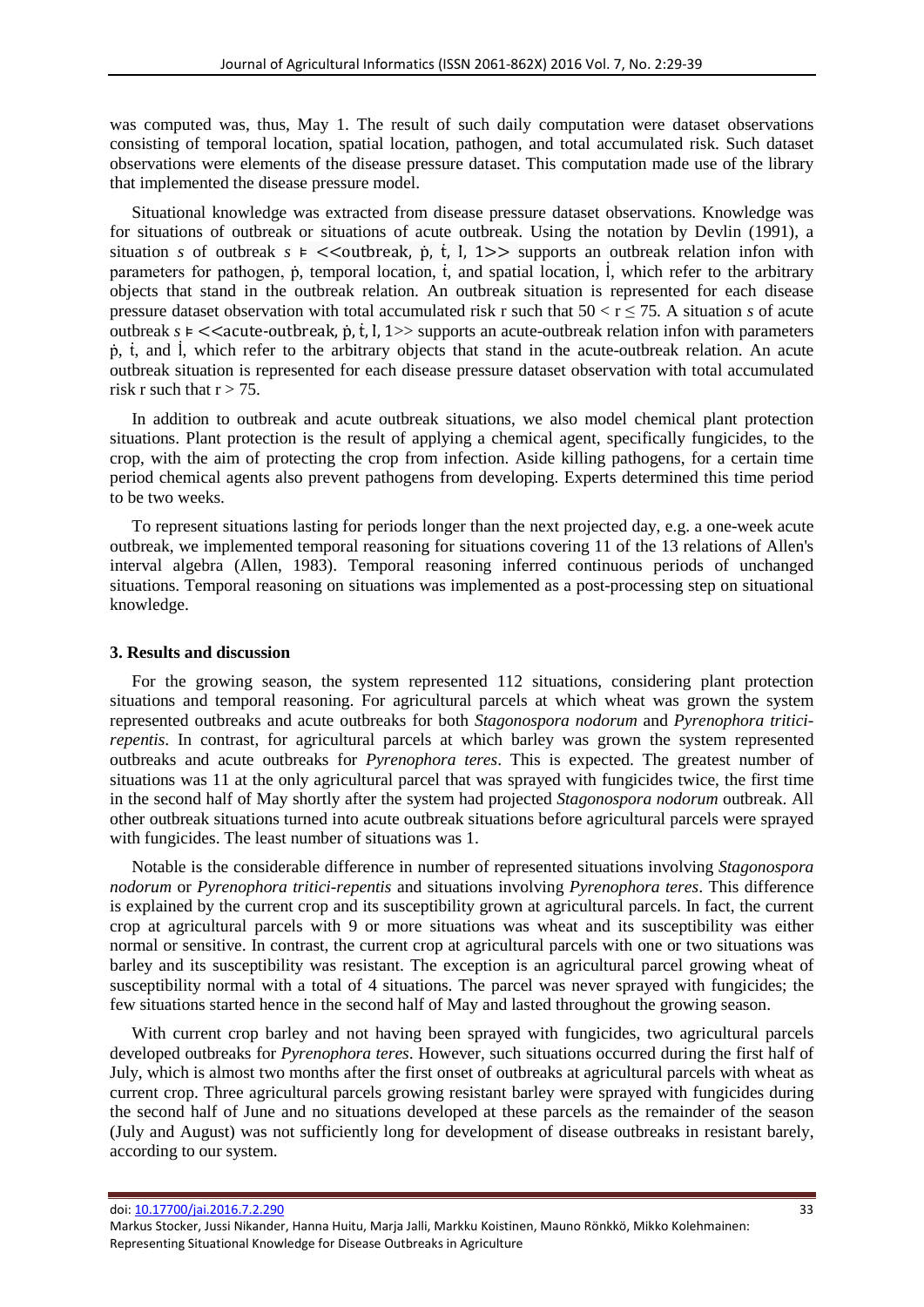This suggests that resistant barley is less prone to outbreaks than sensitive wheat, which is expected by definition of resistant. The system represented 4 outbreaks of *Pyrenophora teres* (which affects barley) and 93 outbreaks for *Stagonospora nodorum* or *Pyrenophora tritici-repentis* (which affect wheat). *Stagonospora nodorum* outbreaks occurred generally before *Pyrenophora tritici-repentis* and in one instance the agricultural parcel was protected before the *Stagonospora nodorum* outbreak turned into an acute outbreak.

The mean and standard deviation duration of outbreaks is  $4.6 \pm 4.5$  days while acute outbreaks last on average  $33.7 \pm 22.2$  days. Outbreaks relatively quickly turn into acute outbreaks. Given that agricultural parcels have typically been sprayed with fungicides only once, the duration of acute outbreaks is relatively long. With 23 ± 4 days mean duration, *Pyrenophora teres* outbreaks lasted considerably longer than *Stagonospora nodorum* (4.7 ± 2.9) and *Pyrenophora tritici-repentis* (3.4 ± 1.3) outbreaks. Arguably, this can be ascribed to different crops and crop susceptibility.

Figure 1 illustrates the temporal visualization of situations. We show the time line of one agricultural parcel. Outbreak, acute outbreak, and plant protection situations extend over time intervals. The growing season started in May and, according to the system, at the agricultural parcel the first outbreaks started around mid-May, *Stagonospora nodorum* first and *Pyrenophora triticirepentis* later. The first outbreak of *Stagonospora nodorum* lasted four times longer than the first outbreak of *Pyrenophora tritici-repentis*. On June 7, the parcel was plant protected and the protection lasted for two weeks (expert assessment). After the protection came to an end, it took about 10 days for the system to model new situations. Notably, the second *Stagonospora nodorum* outbreak was four times shorter than the first. The vertical line represents current time. As we can see, system modelling of situations is one day ahead of current time.





We have described the application of an open source software framework, called Wavellite, for situation awareness in environmental monitoring to the problem of disease outbreak forecast in agriculture. The framework supports the modelling of disease outbreak as situations grounded in formal Situation Theory (Devlin, 1991) and the modelling of disease outbreak assessment as situation assessment (Endsley, 1995). The state of knowledge, achieved and maintained by the system and shared with experts (Stanton et al., 2006, 2010), for the projected situations of outbreak and acute outbreak of pathogens in agricultural parcel crops in time is situation awareness (Endsley, 1995).

The software system presented here evolved from an earlier prototype for the computation and visualization of disease pressure in agriculture (Thessler et al., 2011). Earlier, the computation was on weather observation data by the SoilWeather WSN (Kotamäki et al., 2009) and the result of computation was a static color-coded GIS map with coarse information for disease pressure in the region. There are significant differences between the earlier prototype and the system presented here. First, the system presented here executes the disease pressure model on (FMI) forecast weather data while the earlier prototype was based on (SoilWeather WSN) observation weather data. Second, visualizations presented here (e.g. Figure 1) are interactive, meaning that temporal and spatial features can be selected to obtain information for the situations that occurred at particular locations. Third, the granularity of information is at agricultural parcels, rather than larger regions, typically including many agricultural parcels. Fourth, there are major technological differences between the two systems. Most importantly, the system presented here builds on Semantic Web technologies and, thus, holds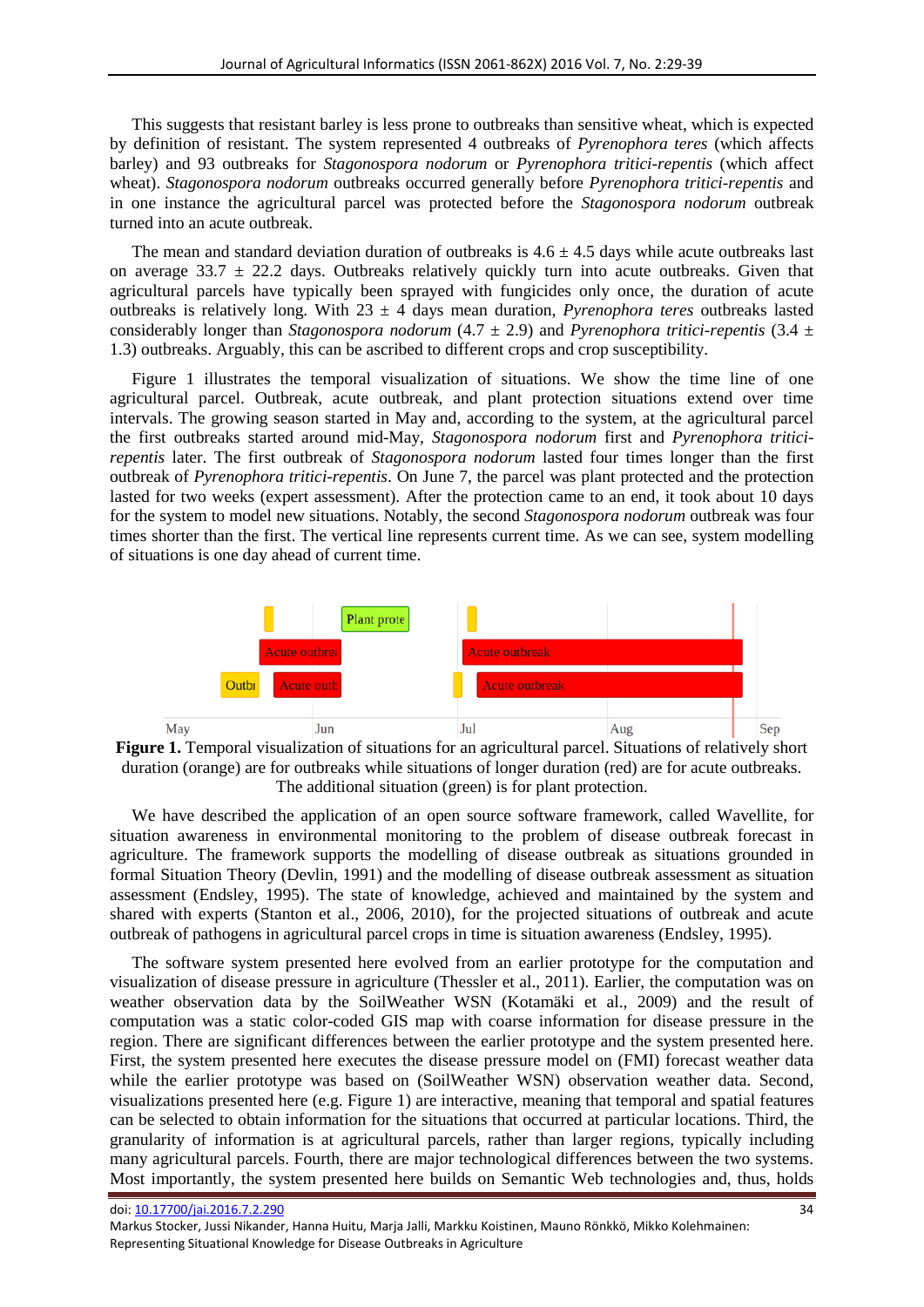semantically rich representations of data and metadata. Fifth, and perhaps most importantly, here the information is explicit. The software system 'knows' about agricultural parcels, crops, pathogens, and situations. Because information is represented explicitly, in symbolic form, software can manipulate it to produce many more results beyond a map. For instance, we can employ inference techniques to obtain new information, compute summary statistics for situations, provide access to situational knowledge to other systems, or integrate situational knowledge provided by other systems to enrich shared expert-machine situation awareness. In contrast, in an image the information is implicit in the colouring of particular regions. While experts can interpret the visualization to obtain relevant information, computer systems can hardly access and manipulate such implicit information.

The use of weather forecasts in the prediction of plant disease has a long history dating back to at least the early second half of the last century (Bourke, 1970), with modern computer-based weatherrelated decision support systems surfacing towards the end of the century (Bouma, 2007). Jensen et al. (2000) describe a Web-based decision support system for crop management which, among other information, included graphical maps for risk of disease and pests. As for the earlier LUKE prototype briefly discussed above, the key difference with the system presented here is arguably the explicit representation of the information content in maps, abstracted as situational knowledge.

More recently, semantic technologies also gained traction in agriculture informatics. Gaire et al. (2013) provide a brief overview of the Kirby smart farm in Armidale, New South Wales, Australia, and its ICT infrastructure, which builds on Semantic Web technologies and Complex Event Processing to support event notification. Contrary to Gaire et al. (2013), who adopt the concept of event, we use the concept of situation in knowledge modelling. Combining the notion of situation and event may be an interesting future direction. Dutta et al. (2014) employ semantic technologies in an agricultural decision support system for water resource estimation. Of particular interest here is that their system seems to explicitly represent knowledge obtained from data using models, data-driven models in particular (Morshed et al., 2013). Pokharel et al. (2014) present the integration of data from heterogeneous sources using Semantic Web technologies in the domain of agriculture, with the aim of improving the effectiveness of farming, specifically in Nepal. The authors make use of AGROVOC8 (Caracciolo et al., 2013), a thesaurus covering Food and Agriculture Organization of the United Nations (FAO) terminology, also available in RDF. AGROVOC could be used in the work presented here. For instance, the thesaurus provides a term for Pathogenic fungi (Term Code 29233) which could serve in the classification of the fungal pathogens of interest here, e.g. *Pyrenophora teres* (Term Code 34565).

The framework for situation awareness in environmental monitoring has been used in various applications. Stocker et al. (2014b) describe the application of an early version of the framework to intelligent transportation systems. The objects in situations are vehicles, which were detected and classified using observation data by a sensor network that monitored road-pavement vibration, by means of machine learning (Mitchell, 1997). Stocker et al. (2014a) describe the application of the framework to the representation of situational knowledge for atmospheric phenomena. The objects in situations are new particle formation and (rainy) cloud events, which were detected and characterized in observation data by an environmental sensor network that monitored aerosols, visibility and precipitation. Machine learning was used to detect and characterize new particle formation in daily observation data of particle size distribution for polydisperse aerosols. Cloud events were detected and characterized using complex event processing (Luckham, 2002).

There are three important differences between the applications developed so far and the application described here. First, so far the applications were on historical data. In contrast, the application presented here occurs in real time. Second, in previous applications, situations were represented as they occurred (in historical data). In contrast, here situations are projected into the near future. Third, in previous applications, situational knowledge acquisition was by means of data-driven techniques, in particular machine learning. In contrast, the application presented here relies on a mechanistic ecological model, i.e. the disease pressure model. The application shows that the framework can support extensions which include mechanistic ecological that use processed data (of environmental sensor networks). In the framework, situational knowledge obtained via models, including mechanistic

Markus Stocker, Jussi Nikander, Hanna Huitu, Marja Jalli, Markku Koistinen, Mauno Rönkkö, Mikko Kolehmainen: Representing Situational Knowledge for Disease Outbreaks in Agriculture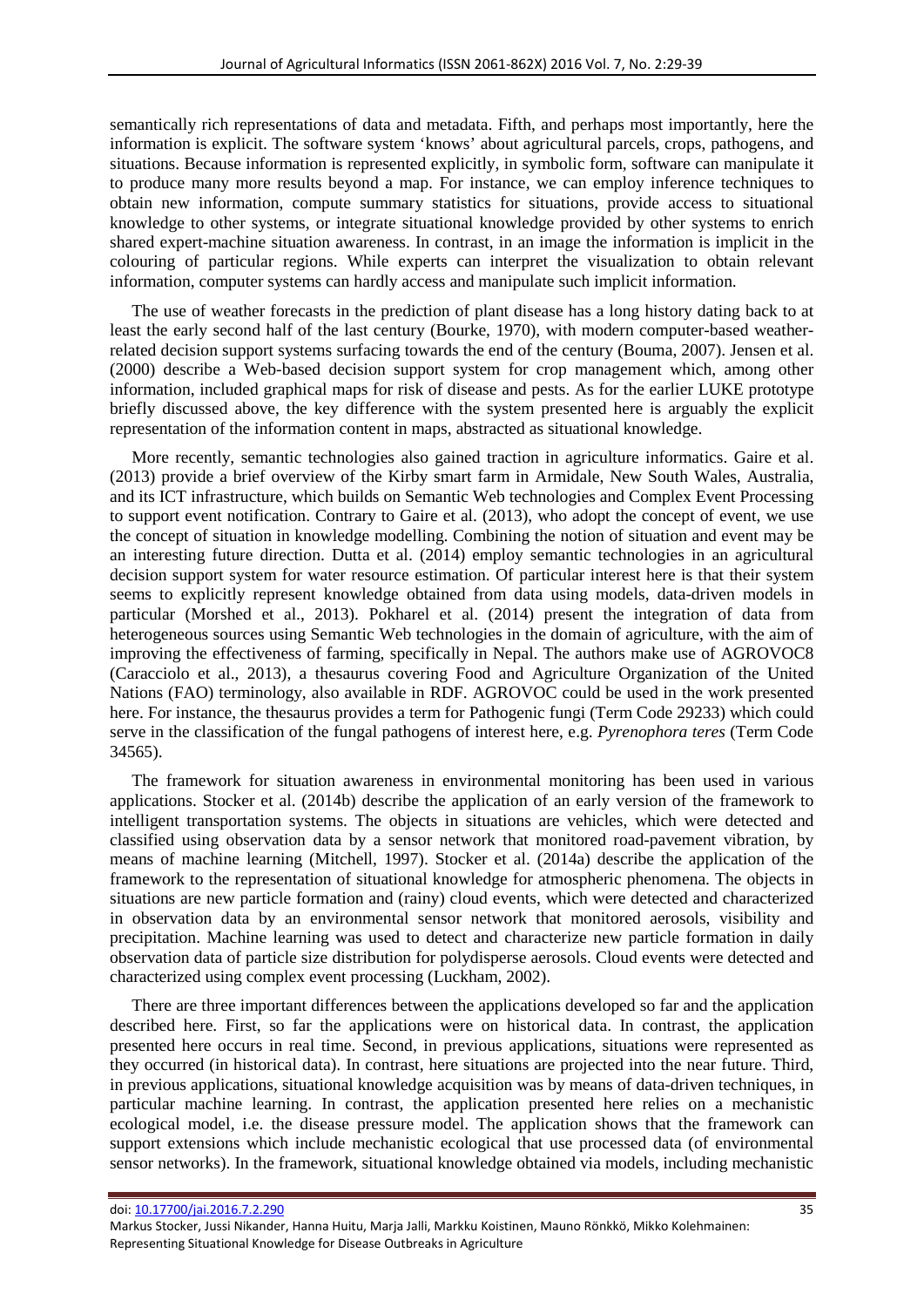ecological models, is represented explicitly, in symbolic form, as situations, i.e. information objects grounded in formal Situation Theory (Devlin, 1991). Situations of a knowledge base can be queried, shared, integrated, manipulated, visualized. To explicitly represent situational knowledge is a mechanism that addresses the problem of having such knowledge only implicitly in, for instance, maps, plots, or tables.

We highlight an important limitation of this study. Lacking data for ground truth during the growing season we cannot evaluate the agreement of situations modelled by the system with actual situations on the ground. Experts did perform a quantitative analysis for the percentage of infected samples on July 7 for several agricultural parcels. We summarize here the results for two agricultural parcels. For the first parcel, the analysis shows that on July 7 44% of the samples were infected with *Stagonospora nodorum* and *Pyrenophora tritici-repentis*. On July 7, the system modelled acute outbreak situations at this parcel for *Stagonospora nodorum* since May 29 and for *Pyrenophora triticirepentis* since June 1, i.e. for over one month. For the second parcel, the analysis shows that on July 7 10% of the samples were infected with *Pyrenophora teres*. On July 7, the system modelled outbreak situation at this parcel for *Pyrenophora teres* for the second day. Experts estimate the acute outbreak threshold at 20% infection. At 44%, infection at the first parcel is thus well beyond the threshold. This may suggest agreement with system modelling for the acute outbreaks that had been lasting for over one month. At 10%, infection at the second parcel is below the threshold and, according to expert opinion, in line with system modelling for outbreak, in particular if the crop is dense and keeps the night humidity for some hours, enough for spores to infect. While these results are promising, the currently available data is unfortunately insufficient to systematically validate system performance. We consider a comprehensive system performance evaluation using laboratory analysis and/or surveys to be an opportunity for future work.

## **4. Conclusion**

We have presented and evaluated the application of an open source software framework for situation awareness in environmental monitoring to the problem of disease outbreak situation awareness in agriculture. The resulting system was capable of real time and automated explicit representation of knowledge for outbreak situations of plant pathogens in agricultural crops. Situational knowledge was obtained using forecast data for various weather parameters and a disease pressure model that acted as mechanistic ecological model for the computation of accumulated risk using weather and agricultural parcel data. The system was evaluated on 3 fungal pathogens, 2 crops, and 17 agricultural parcels located in Finland during a growing season. We also briefly compared the system presented here to an earlier prototype for the computation and visualization of disease pressure in agriculture.

The study shows that disease outbreak in agriculture--in particular the objects involved, such as pathogens and agricultural crops--can be modelled as situations. Situation Theory is a mathematical ontology for the modelling of information about situations. Based on various applications in environmental monitoring, including the one presented here, we think that situation is a powerful abstraction for information about the structured parts of reality monitored by environmental monitoring systems, specifically also those involving environmental sensor networks.

The explicit representation of (situational) knowledge obtained in environmental monitoring systems from processed data is arguably an interesting and important step. In fact, symbolic knowledge managed by a knowledge base can be queried, shared, integrated, and reasoned on. Generic tools can be developed to process symbolic knowledge toward various aims, e.g. visualization. Together with our previous studies, we think that the application presented here further supports the claim that the explicit representation of (situational) knowledge obtained using data-driven or mechanistic ecological models from processed data in environmental monitoring systems is a powerful mechanism to avoid that such knowledge only remains implicit in maps, plots, or text.

#### **Acknowledgements**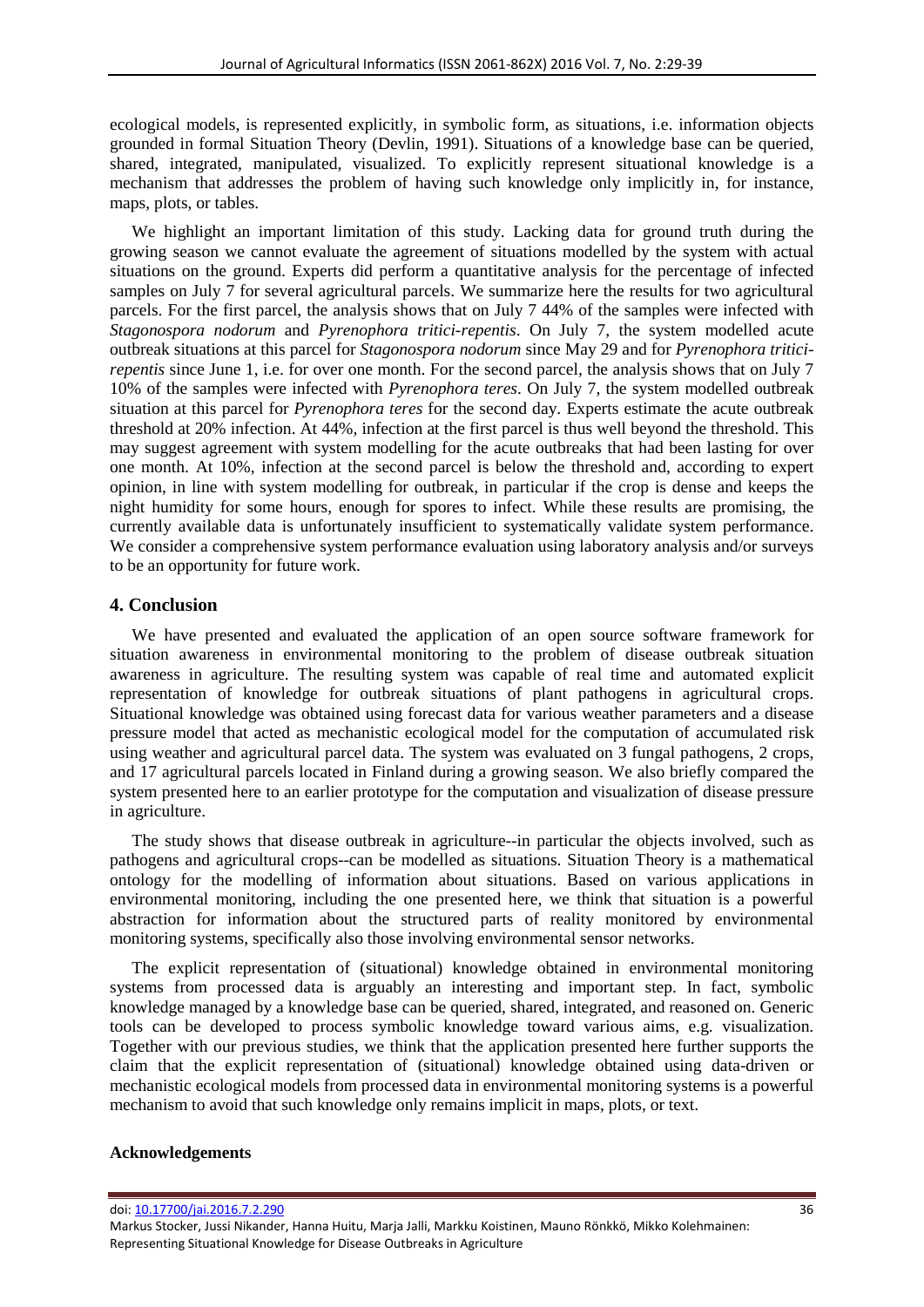We thank Eeva Lehtonen (LUKE), Liisa Pesonen (LUKE), Riikka Nousiainen (LUKE), and Patrik Erlund (NSL) for their collaboration. We thank Tekes for funding this research. This work has been carried out in Tekes funded CLEEN SHOK programme "Measurement, Monitoring and environmental Assessment" (MMEA, decision number 427/10). We also acknowledge FMI for the Open Data Web interface, a key resource in this work.

## **References**

Allen, J.F., 1983. Maintaining Knowledge About Temporal Intervals. Commun. ACM 26, 832-843. doi[: 10.1145/182.358434](http://dx.doi.org/10.1145/182.358434)

Barwise, J., Perry, J., 1981. Situations and Attitudes. The Journal of Philosophy 78, 668-691. doi[: 10.2307/2026578](http://dx.doi.org/10.2307/2026578)

Berners-Lee, T., Hendler, J., Lassila, O., 2001. The Semantic Web. Scientific American 284, 29-37. doi: [10.1111/j.1365-2338.2007.01119.x](http://dx.doi.org/10.1111/j.1365-2338.2007.01119.x)

Bouma, E., 2007. Computer aids for plant protection, historical perspective and future developments. EPPO Bulletin 37, 247-254. doi: [10.1111/j.1365-2338.2007.01119.x](http://dx.doi.org/10.1111/j.1365-2338.2007.01119.x)

Bourke, P.M.A., 1970. Use of Weather Information in the Prediction of Plant Disease Epiphytotics. Annual Review of Phytopathology 8, 345-370. doi: [10.1146/annurev.py.08.090170.002021](http://dx.doi.org/10.1146/annurev.py.08.090170.002021)

Brickley, D., Guha, R., 2004. RDF Vocabulary Description Language 1.0: RDF Schema. Recommendation. W3C. URL: http://www.w3.org/TR/2004/REC-rdf-schema-20040210/.

Caracciolo, C., Stellato, A., Morshed, A., Johannsen, G., Rajbhandari, S., Jaques, Y., Keizer, J., 2013. The AGROVOC Linked Dataset. Semantic Web 4, 341-348.

Compton, M., Barnaghi, P., Bermudez, L., García-Castro, R., Corcho, O., Cox, S., Graybeal, J., Hauswirth, M., Henson, C., Herzog, A., Huang, V., Janowicz, K., Kelsey, W.D., Phuoc, D.L., Lefort, L., Leggieri, M., Neuhaus, H., Nikolov, A., Page, K., Passant, A., Sheth, A., Taylor, K., 2012. The SSN ontology of the W3C semantic sensor network incubator group. Web Semantics: Science, Services and Agents on the World Wide Web 17, 25-32. doi: [10.1016/j.websem.2012.05.003](http://dx.doi.org/10.1016/j.websem.2012.05.003)

Cyganiak, R., Reynolds, D., Tennison, J., 2014. The RDF Data Cube Vocabulary. Recommendation. W3C. URL: http://www.w3.org/TR/2014/REC-vocab-data-cube-20140116/.

Devlin, K., 1991. Logic and Information. Cambridge University Press.

Dutta, R., Morshed, A., Aryal, J., D'Este, C., Das, A., 2014. Development of an intelligent environmental knowledge system for sustainable agricultural decision support. Environmental Modelling & Software 52, 264-272. doi: [10.1016/j.envsoft.2013.10.004](http://dx.doi.org/10.1016/j.envsoft.2013.10.004)

Endsley, M.R., 1995. Toward a Theory of Situation Awareness in Dynamic Systems. Human Factors 37, 32-64. doi: [10.1518/001872095779049543](http://dx.doi.org/10.1518/001872095779049543)

Fountas, S., Wulfsohn, D., Blackmore, B., Jacobsen, H., Pedersen, S., 2006. A model of decisionmaking and information flows for information-intensive agriculture. Agricultural Systems 87, 192- 210. doi: [10.1016/j.agsy.2004.12.003](http://dx.doi.org/10.1016/j.agsy.2004.12.003)

Gaire, R., Lefort, L., Compton, M., Falzon, G., Lamb, D., Taylor, K., 2013. Semantic Web Enabled Smart Farming, in: Proceedings of the 1st International Workshop on Semantic Machine Learning and Linked Open Data (SML2OD) for Agricultural and Environmental Informatics, Sydney, Australia.

Gent, D.H., Mahaffee, W.F., McRoberts, N., Pfender, W.F., 2013. The Use and Role of Predictive Systems in Disease Management. Annual Review of Phytopathology 51, 267-289. doi[: 10.1146/annurev-phyto-082712-102356.](http://dx.doi.org/10.1146/annurev-phyto-082712-102356) pMID: 23682914.

Hart, J.K., Martinez, K., 2006. Environmental Sensor Networks: A revolution in the earth system science? Earth-Science Reviews 78, 177-191. doi: [10.1016/j.earscirev.2006.05.001](http://dx.doi.org/10.1016/j.earscirev.2006.05.001)

Hayes, P., McBride, B., 2004. RDF Semantics. Recommendation. W3C.

doi: [10.17700/jai.2016.7.2.290](http://dx.doi.org/10.17700/jai.2016.7.2.290) 37

Markus Stocker, Jussi Nikander, Hanna Huitu, Marja Jalli, Markku Koistinen, Mauno Rönkkö, Mikko Kolehmainen: Representing Situational Knowledge for Disease Outbreaks in Agriculture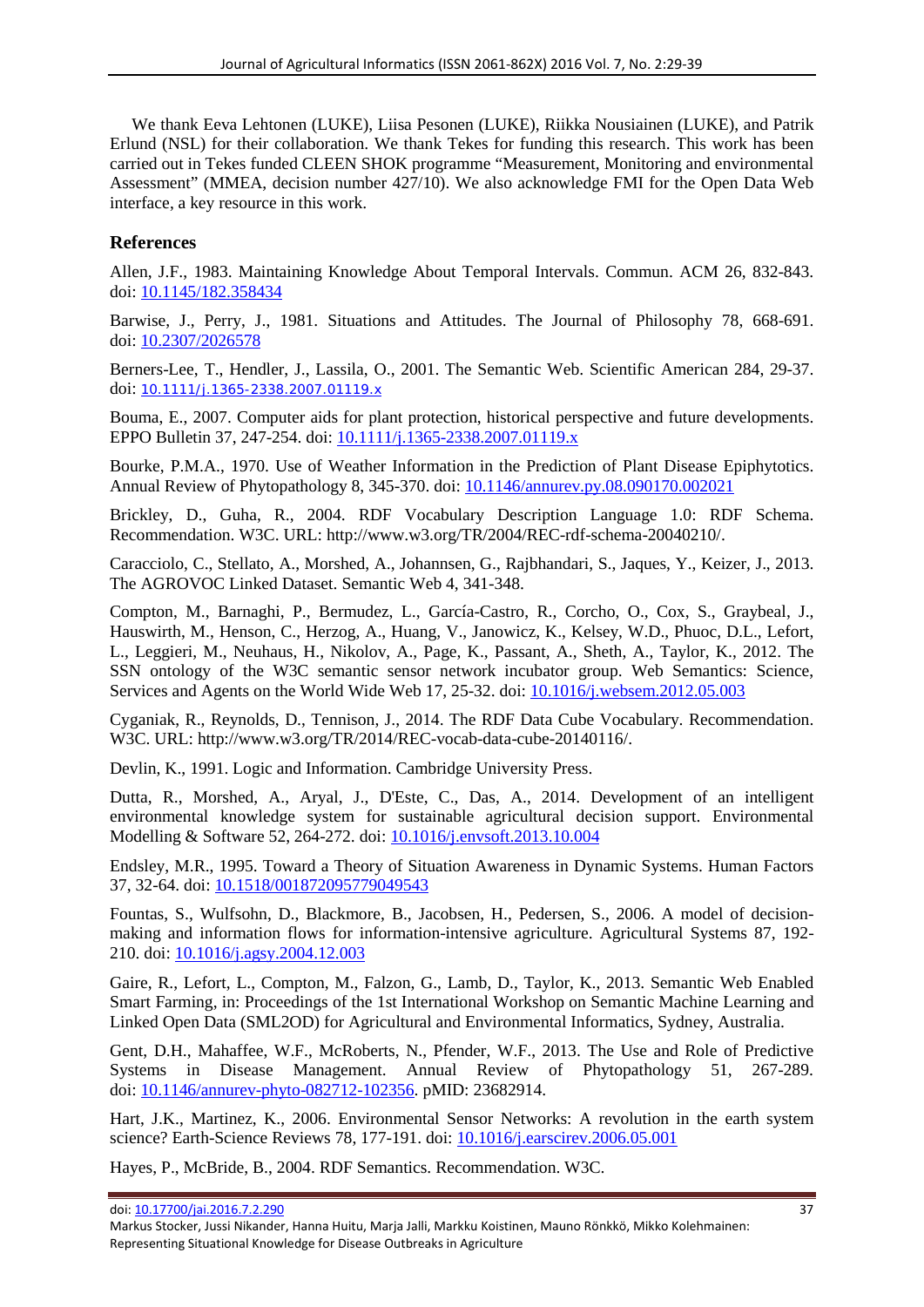Hitzler, P., Krötzsch, M., Parsia, B., Patel-Schneider, P.F., Rudolph, S., 2012. OWL 2 Web Ontology Language Primer (Second Edition). Recommendation. W3C. URL: https://www.w3.org/TR/owl2 primer/.

Jensen, A.L., Boll, P.S., Thysen, I., Pathak, B., 2000. Pl@nteInfo--a web-based system for personalised decision support in crop management. Computers and Electronics in Agriculture 25, 271- 293. doi[: 10.1016/S0168-1699\(99\)00074-5](http://dx.doi.org/10.1016/S0168-1699(99)00074-5)

Kokar, M.M., Matheus, C.J., Baclawski, K., 2009. Ontology-based situation awareness. Information Fusion 10, 83-98. doi: [10.1016/j.inffus.2007.01.004](http://dx.doi.org/10.1016/j.inffus.2007.01.004)

Kotamäki, N., Thessler, S., Koskiaho, J., Hannukkala, A.O., Huitu, H., Huttula, T., Havento, J., Järvenpää, M., 2009. Wireless in-situ Sensor Network for Agriculture and Water Monitoring on a River Basin Scale in Southern Finland: Evaluation from a Data User's Perspective. Sensors 9, 2862- 2883. doi: [10.3390/s90402862](http://dx.doi.org/10.3390/s90402862)

Luckham, D.C., 2002. The Power of Events. volume 204. Addison-Wesley Reading.

van Maanen, A., Xu, X.M., 2003. Modelling Plant Disease Epidemics. European Journal of Plant Pathology 109, 669-682. doi: [10.1023/A:1026018005613](http://dx.doi.org/10.1023/A:1026018005613)

Manola, F., Miller, E., McBride, B., 2004. RDF Primer. Recommendation. W3C.

Martinez, K., Hart, J.K., Ong, R., 2004. Environmental Sensor Networks. Computer 37, 50-56. doi[: 10.1109/MC.2004.91](http://dx.doi.org/10.1109/MC.2004.91)

Mitchell, T.M., 1997. Machine Learning. 1 ed., McGraw-Hill, Inc., New York, NY, USA.

Morshed, A., Dutta, R., Aryal, J., 2013. Recommending Environmental Knowledge As Linked Open Data Cloud Using Semantic Machine Learning, in: Data Engineering Workshops (ICDEW), 2013 IEEE 29th International Conference on, pp. 27-28. doi: [10.1109/ICDEW.2013.6547421](http://dx.doi.org/10.1109/ICDEW.2013.6547421)

Nikander, J., Jalli, M., Erlund, P., Kivipelto, J., Peltonen, S., Huitu, H., 2015. Model for Cereal Crop Leaf Disease Pressure Calculation. Plant Disease (Manuscript).

Perry, M., Herring, J., 2012. OGC GeoSPARQL - A Geographic Query Language for RDF Data. Technical Report OGC 11-052r4. Open Geospatial Consortium Inc.

Pokharel, S., Sherif, M.A., Lehmann, J., 2014. Ontology Based Data Access and Integration for Improving the Effectiveness of Farming in Nepal, in: Proceedings of the International Conference on Web Intelligence, IEEE, Warsaw, Poland. doi: [10.1109/wi-iat.2014.114](http://dx.doi.org/10.1109/wi-iat.2014.114)

Prud'hommeaux, E., Seaborne, A., 2008. SPARQL Query Language for RDF. Recommendation. W3C. URL: http://www.w3.org/TR/2008/REC-rdf-sparql-query-20080115/.

Rew, R., Davis, G., 1990. NetCDF: an interface for scientific data access. Computer Graphics and Applications, IEEE 10, 76-82. doi: [10.1109/38.56302](http://dx.doi.org/10.1109/38.56302)

Roberts, M.J., Schimmelpfennig, D.E., Ashley, E., Livingston, M.J., Ash, M.S., Vasavada, U., 2006. The Value of Plant Disease Early-Warning Systems: A Case Study of USDA's Soybean Rust Coordinated Framework. Economic Research Report 7208. United States Department of Agriculture, Economic Research Service. URL: https://ideas.repec.org/p/ags/uersrr/7208.html.

Stanton, N.A., Salmon, P.M., Walker, G.H., Jenkins, D.P., 2010. Is situation awareness all in the mind? Theoretical Issues in Ergonomics Science 11, 29-40. doi:10.1080/14639220903009938.

Stanton, N.A., Stewart, R., Harris, D., Houghton, R.J., Baber, C., McMaster, R., Salmon, P., Hoyle, G., Walker, G., Young, M.S., Linsell, M., Dymott, R., Green, D., 2006. Distributed situation awareness in dynamic systems: theoretical development and application of an ergonomics methodology. Ergonomics 49, 1288-1311. doi: [10.1080/00140130600612762.](http://dx.doi.org/10.1080/00140130600612762) pMID: 17008257.

Stocker, M., Baranizadeh, E., Portin, H., Komppula, M., Rönkkö, M., Hamed, A., Virtanen, A., Lehtinen, K., Laaksonen, A., Kolehmainen, M., 2014a. Representing situational knowledge acquired

Markus Stocker, Jussi Nikander, Hanna Huitu, Marja Jalli, Markku Koistinen, Mauno Rönkkö, Mikko Kolehmainen: Representing Situational Knowledge for Disease Outbreaks in Agriculture